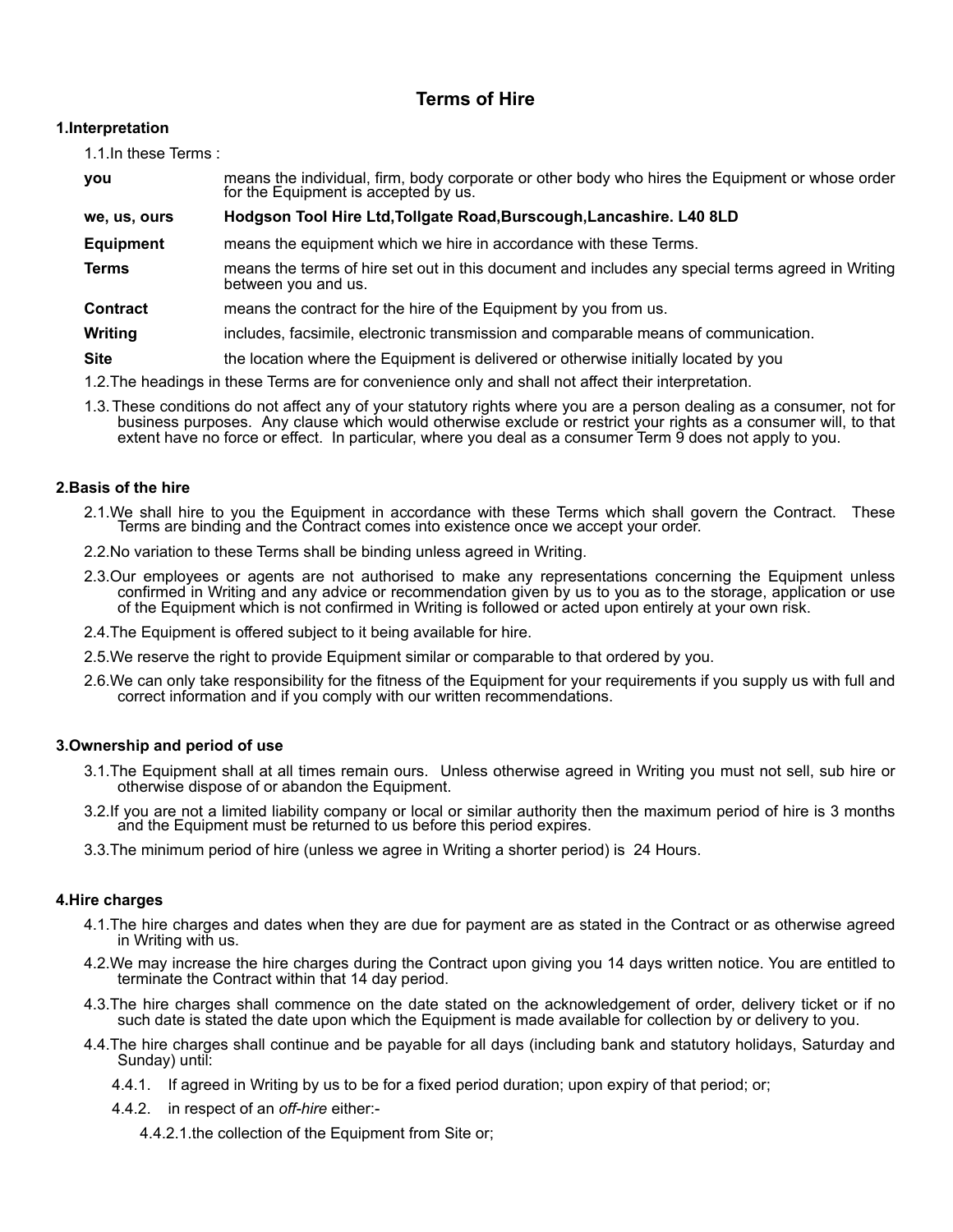- 4.4.2.2.seven days from acknowledgement of off-hire in Writing being received by us and an off hire number being allocated and notified to you by us, whichever is the earlier, or;
- 4.4.3. where the provisions of clause 4.4.1 and this clause 4.4.2 do not apply;
	- 4.4.3.1.either party giving to the other notice in Writing of not less than seven days, such expiry not to be earlier than the end of the minimum period of the Contract as stated in the acknowledgment of order or contract or clause 3.3 above.
- 4.5.If you do not have an account with us, you must pay us when you place your order, or, if we have agreed this with you in Writing, when the equipment is delivered. Where you hold an account with us sums must be paid to us in accordance with the terms of the account held.
- 4.6.Where you dispute any amount that we have invoiced you, you must notify us of this within 21 days from date of the invoice. If you fail to do this, the invoice will be deemed to be correct unless you obtain information after this period which shows that this is not the case.
- 4.7.If payment is not made when due we may charge you interest on the amount unpaid, at the rate of 4 per cent per annum above Barclays Bank Plc's base rate until payment in full, to include any further costs incurred, is made.

#### **5.Termination of Hire**

5.1.If you:

- 5.1.1.expressly or implied repudiate the Contract by refusing or threatening to refuse to comply with any of its provisions: or
- 5.1.2. fail to comply with any of the provisions of the Contract and (in the case of a failure capable of being remedied) do not rectify such non-compliance within 14 working days of being served with written notice of such failure: or
- 5.1.3. convene any meeting of creditors or pass a resolution for winding up or suffer a petition for winding up: or
- 5.1.4. have an administrative receiver or receiver appointed over the whole or part of your assets or suffer the appointment of an administrator: or
- 5.1.5. being an individual have a bankruptcy order made against you or compound with your creditors or come to any arrangements with any creditors:
- 5.1.6. Then (and in any such case) we may, without prejudice to any other of our rights or remedies and without being liable to you for any loss or damage which may be occasioned, give written notice to you terminating this Agreement with immediate effect and repossess any or all of the Equipment the subject of this Contract or any other contract between you and us.

# **6.Delivery and location**

- 6.1.If the Equipment is delivered or collected by us you will pay us the costs of collection or delivery. Where we quote collection or delivery charges, these are only in respect of the time required to load or unload alongside our vehicle at the address you have specified.
- 6.2.You will be responsible for ensuring that the Site is firm and level and there will be free unrestricted, appropriate, and safe access for our delivery vehicle and Equipment to be delivered, collected, serviced, loaded or unloaded alongside the delivery vehicle.
- 6.3.You will be liable for any costs or expenses to us arising from failure to provide such access. You will pay extra for any further time or attendance including any attempt by us to carry out delivery, collection or servicing in accordance with the Contract which is unsuccessful or delayed due to your acts or omissions.
- 6.4.Our driver shall be deemed to be acting under the instruction of you or your agents when on Site unless agreed otherwise in Writing.
- 6.5.Where we have agreed to position the Equipment in a specific location, you must have an authorised representative available at the time of delivery to instruct us regarding that position.
- 6.6.You will be liable to us for parking fines and penalties and any associated costs and expenses that we incur under the Contract by reason of the Site or location of the Equipment, including but without limitation, where we are required to stop in a 'no parking zone'.
- 6.7.Connection and disconnection of mains services for use with the Equipment on Site and the suitability of these services are your responsibility. You will ensure that any such connection and disconnection is carried out by appropriately qualified persons.
- 6.8.Equipment must not be removed from the Site without our written authority or from any Site we subsequently authorise.
- 6.9.You authorise us to enter any land or premises where we reasonably believe any Equipment to be, on reasonable notice, in order to make any necessary inspection, test, repair, service, replacement or repossession of it. You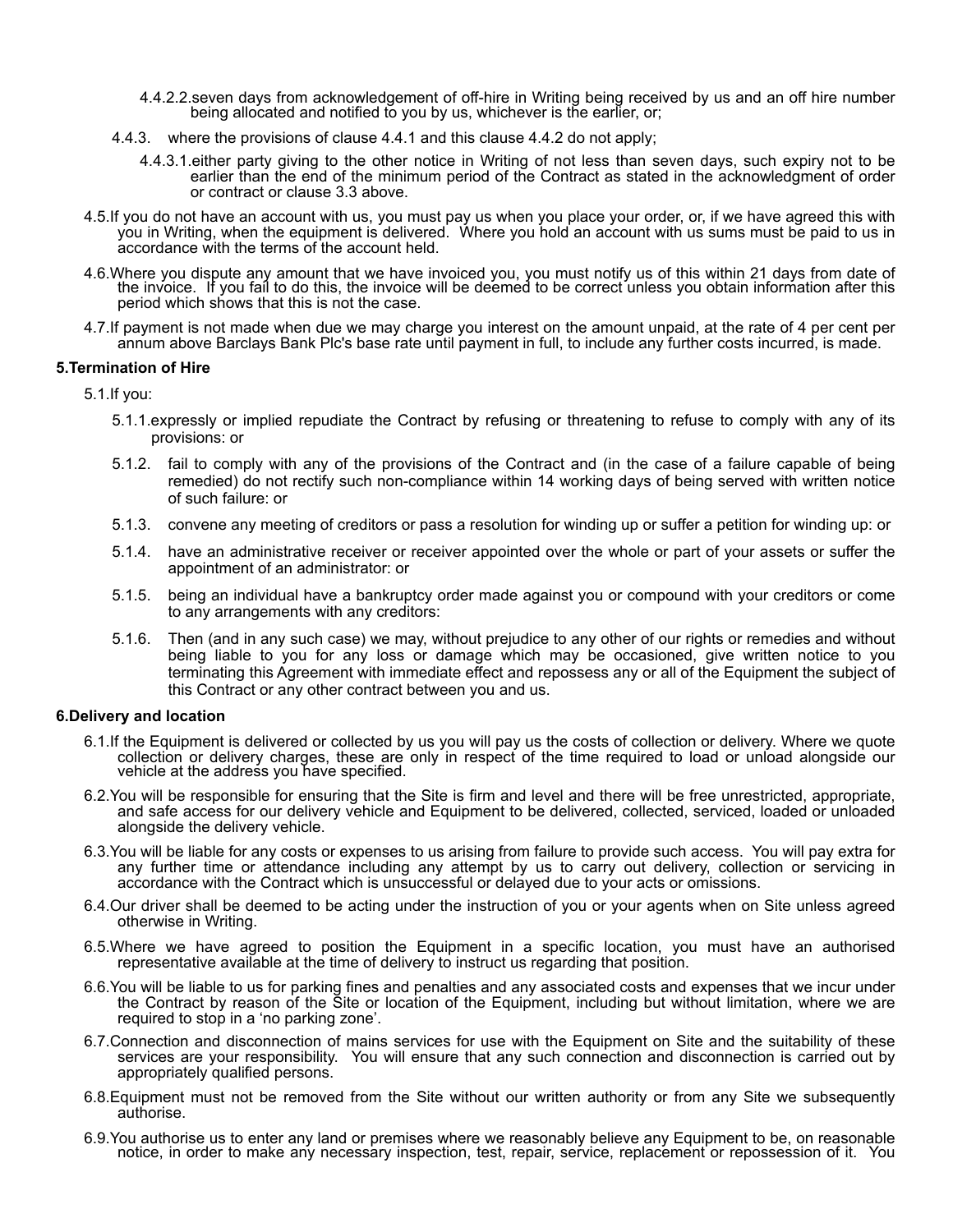shall make the Equipment available to us during reasonable working hours, for the purpose of inspection, repair, maintenance or replacement.

#### **7.Use, Maintenance and repair**

7.1.The Equipment must be:

- 7.1.1. properly maintained and kept in good order and condition at all times by you;
- 7.1.2. used in accordance with any relevant instructions, procedures, permissions, licenses, consents or statutory regulations;
- 7.1.3. properly supervised where the young, elderly or mentally or physically disabled (whether temporarily through drink or drugs or otherwise) are or are likely to use the Equipment and if you fail to abide by this term you will be responsible for making good any damage or loss to the Equipment and any third party's property which occurs as a result of this failure.
- 7.2.If the Equipment fails to work satisfactorily you must notify us immediately, ensure that it is not used until we have confirmed that it is fit for use, and must not attempt to repair it unless we agree to this in Writing.
- 7.3.The Equipment must be returned to us in the same condition as it was when it was delivered to you (except for fair wear and tear and damage resulting from inherent defects). You will be given 48 hours to view the Equipment prior to cleaning and/or repair after we have notified you of any breach of this clause. You are responsible for any costs incurred in cleaning or repairing the Equipment (including any lost hire fee revenue or costs of obtaining alternative equipment while the Equipment is out of action).
- 7.4.You must not use or allow the Equipment to be used after the termination of the hire period. We will be entitled to charge additional hire charges and any reasonable expenditure we incur resulting from any such unauthorised use.
- 7.5.You will not remove, deface, alter or cover up our name plate or mark on the Equipment which indicate that it is our property.
- 7.6.You will not remove, deface, alter or cover any notices giving warnings, information or instructions about the use of the Equipment.

#### **8.Your responsibility for the Equipment and its insurance**

- 8.1.You are responsible for the safety, safe keeping and return of the Equipment from the time of delivery by us until it is collected by or returned to us and we have issued an unqualified receipt for it. If you collect the Equipment, your responsibility commences at that point and finishes once you return it or we collect it and we have issued an unqualified receipt.
- 8.2.The Equipment shall be insured against all risks at a full new for old replacement value by you and our interest shall be noted on the policy. If there is a payment as a result of a claim under such policy then the payment is to be made to us, and will be held by you in a separate bank account on trust for us until this occurs.
- 8.3.In addition to being responsible for the replacement value you are also responsible for any lost hire charges and reasonable costs (e.g. from having to obtain Equipment to comply with other hire contracts) that we suffer as a result of the Equipment not being available for us to hire.
- 8.4.You must indemnify us against any liability which we incur which arises during a period when the Equipment is your responsibility save to the extent that it is caused by any negligence or breach of these Terms on our part. Details must be given to us of any incidents which could give rise to a claim relating to the Equipment.
- 8.5.It is your responsibility to ensure that all contamination is removed from the Equipment before it is returned or collected by us. In the event that you fail to comply with this provision, you will continue to pay us the hire charges until such time as the contamination is removed and the Equipment returned to us in a clean state.

#### **9.Our and Your responsibility for testing and compliance with laws**

- 9.1.We will ensure that all Equipment is safe for use on the date that it is delivered to (or collected by) you. We will also ensure that any necessary testing has taken place prior to delivery (or collection by you).
- 9.2.You are responsible for ensuring that any checks, testing and examinations of the Equipment required by Employment and Health & Safety legislation, and/or any operating instructions we provide are carried out after this. You will also be responsible for any liability incurred by us as a result of your failure to do this.

### **10. Smoke Free Law**

- 10.1.For the purpose of the smoke free legislation and so far as it is relevant, you control and manage the Equipment under the Contract.
- 10.2.You must comply with the smoke free legislation.
- 10.3.You will indemnify us for any loss or damage caused to us by you failing to comply with the smoke free legislation.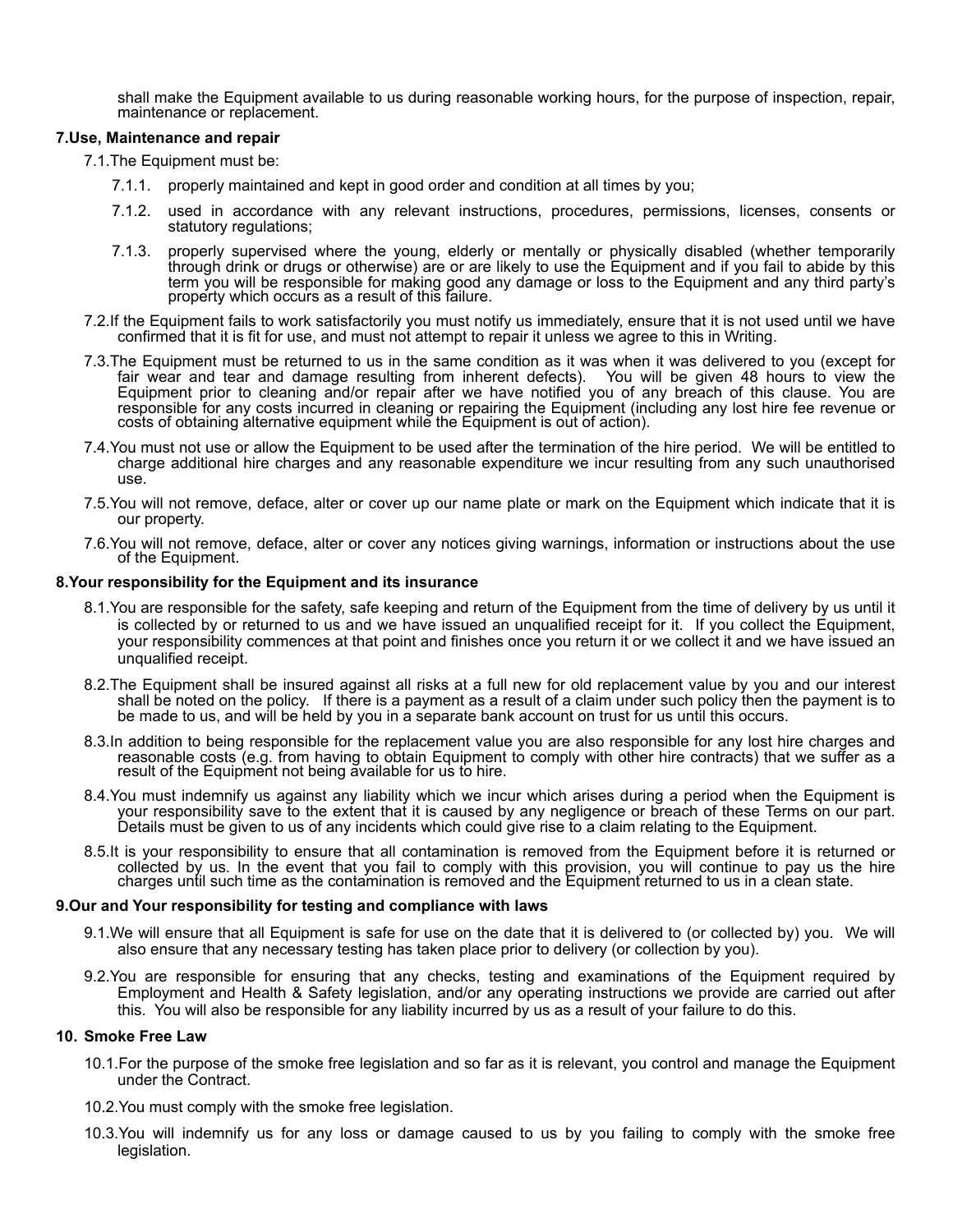#### **11.Warranties and our liability**

11.1.We warrant that the Equipment is in good working order.

- 11.2.Should any defect occur in the Equipment, other than one for which you are responsible, we will at our option either replace or repair the Equipment (at no charge to you) as soon as is practical. We shall not replace, repair or service any Equipment until any outstanding hire charges have been paid.
- 11.3.We shall not be liable to you for:
	- 11.3.1. any delays in availability or delivery (in circumstances where we have accepted responsibility for delivery) of Equipment caused by matters beyond our control; or
	- 11.3.2. any indirect or consequential losses, including loss of profit, caused by the use, failure or unsuitability of the Equipment; or
	- 11.3.3. any damage caused to any paving, ground surfaces, vehicles, building or other feature on Site, during delivery, servicing or collection, whilst acting under the instruction of you or your agents or where delivery is made without instruction in accordance with clause 6.4.

#### **12.Distance Selling Regulations**

- 12.1.The Consumer Protection (Distance Selling) Regulations 2000 may apply to the Contract if you are a consumer and the Contract was concluded by 'distance' (ie; not in person). The Regulations do not apply if you are a business or if the Contract was not concluded by 'distance' as defined within the Regulations.
- 12.2.If the Regulations apply to the Contract you are entitled to withdraw from the Contract at any time before the Equipment is delivered or within 7 working days from delivery of the Equipment and to a full credit or refund less any applicable delivery charges. The Equipment must be unused and 'as new' with it's original box and packaging including all manuals and accessories. If you have opened the box to examine the Equipment you must have done so without damaging or marking the product or packaging. The Equipment must not have been used or assembled. You have a duty of care whilst the Equipment is in your possession and as such we advise you to return the Equipment with its original packaging to ensure it is not damaged during transit to us. Goods received back incomplete or in a damaged or used condition will either be returned to you and the cost of delivery charged to your account or we reserve the right to levy a surcharge on such returned goods at a minimum 15% of the invoice price. You must notify us within 7 days from date of delivery and we will issue you with a Returns Authorisation Number. The Returns Authorisation Number will be valid for 14 days and it will be your responsibility to return the goods to us at your own cost and risk.

#### **13.Other terms and limits on liability applying to Business Users**

#### 13.1.**PLEASE NOTE THIS CLAUSE DOES NOT APPLY WHEN YOU HIRE THIS EQUIPMENT AS A CONSUMER AND NOT FOR BUSINESS USE**.

- 13.2.Subject to clause 11.3, all warranties, representations, terms, conditions and duties implied by law relating to fitness, quality and/or adequacy are excluded to the fullest extent permitted by law.
- 13.3.We do not limit or exclude our liability for death or personal injury resulting from our negligence.
- 13.4.If we are found liable in respect of any loss or damages to your property the extent of our liability will not exceed the retail cost of replacement of the damaged property.
- 13.5.We will not have any liability to you for any:
	- 13.5.1. consequential losses (including any loss of profits and/or damage to goodwill);
	- 13.5.2. economic and/or other similar losses;
	- 13.5.3. special damages and indirect losses;
	- 13.5.4. business interruption, loss of business and/or opportunity;
	- 13.5.5. delay in availability or delivery (where we are responsible for delivery) of the Equipment.
- 13.6.Total liability to you under and/or arising in relation to any Contract shall not exceed 5 times the amount of the hire charges for the Equipment under the Contract or the sum of £1,000 which ever is the higher [if any liability of us to you would be met by any insurance that we hold then our liability shall be extended to the extent that such liability is met by such insurance].
- 13.7.Each of the limitations and/or the exclusions in this Contract shall be deemed to be repeated and apply as a separate provision for each of:
	- 13.7.1. Liability for breach of contract;
	- 13.7.2. Liability in tort (including our negligence);
	- 13.7.3. Liability for breach of statutory duty;